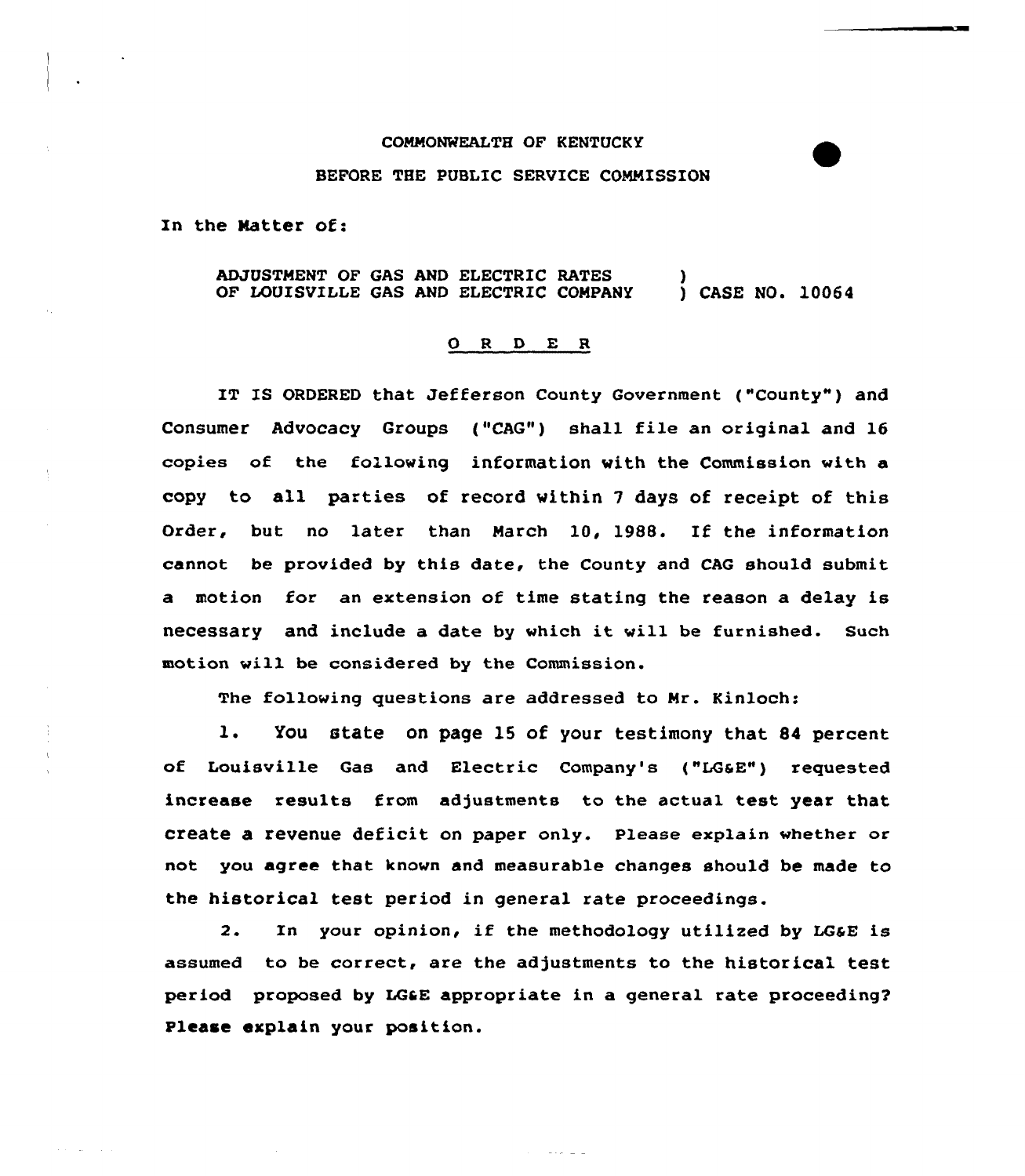3. Assuming that the electric portion of LGaE's Adjustment <sup>A</sup> (to eliminate revenues due to reduced rates in Case No. 9781, The Effects of the Federal Tax Reform Act of 1986 on the Rates of Louisville Gas and Electric Company) has been calculated accurately, do you agree that on a normalized basis LG&E's electric operating revenues would be \$19,660,352 lower than the actual test-year operating revenues of \$476,397,820? Please explain your position.

4. Provide a narrative discussion and calculations supporting your assertion on page 16 of your testimony that LGSE overcollected \$41 million from the ratepayers during the test year.

5. Do you agree with the "Khazoom theory" as defined in your testimony? Please explain your position.

6. In general, are you in favor of the concept of temperature normalization adjustments? Please explain your position.

7. Provide the basis for your assertion that the primary function of Edison Electric Institute ("EEI") is lobbying and other activities related to lobbying.

8. Does the article included as Exhibit DHK-3 provide examples where commissions have allowed EEI dues to be included in whole or in part in rates?

9. On pages 1& through <sup>20</sup> of your testimony, you comment on LGCE's participation in EEI. Throughout the section you allude to participation in EEI by LG&E as being detrimental to ratepayers. Explain fully how and why you believe that LG&E's participation in EEI is detrimental to ratepayers.

 $-2-$